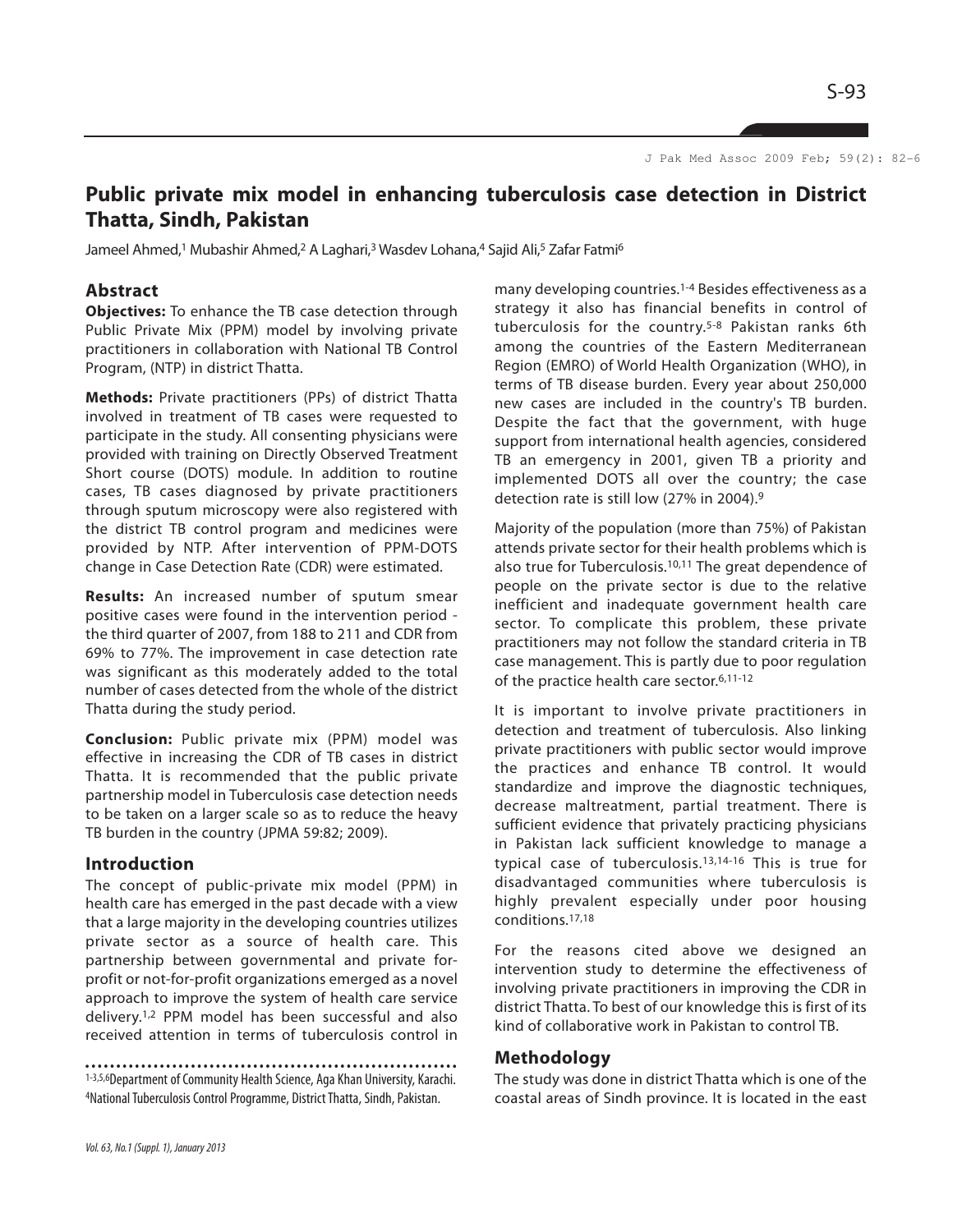of the Karachi and has a population of about 1.1 million; majority of which are rural.

The total number of cases in Thatta in each quarter (district results by the national TB control program) is usually below 200. It was 202 in the first quarter of the year 2007 which went down to 186 in the 2nd quarter of the same year. The intervention started after the second quarter. The results of the intervention can be perceived from the results of the third quarter of the year 2007.

The implementation of this six months duration intervention project was started in May 2007 and it ended in October of the same year. The scale of the project was of a pilot nature and the expected outcomes of the study were to see how the private physicians behaved in collaborating with the government and how do they practice the standard guidelines for the management of tuberculosis.

There were about 200 private physicians working in the Thatta city who treated all kinds of patients coming from the city and rural periphery of the district. Only those PPs who were treating TB patients at their private practice (around 50) were given invitations to attend training workshop on the Tuberculosis-Directly Observed Treatment Short course (DOTS) based on the guidelines of World Health Organization. Approximately half of them (23 practitioners) agreed to participate in the training.

Private practitioners (PPs) were given 3-day standard training on the TB-DOTS based on the TB module from national Tuberculosis Control Program (NTP) in January 2007 by the master trainer of the NTP. PPs were also given incentive of Pak Rupees 1500 and a copy of TB module, refreshments and certificates at the end of the workshop. Their knowledge of the TB-DOTS prior to and after the training was assessed through a questionnaire which addressed the key issues in the management of TB.

At the end of the training a written consent of voluntary participation in the study was taken from all the participants and an introduction about the project was provided. The PPs were also informed that they should refer suspected TB cases for sputum microscopy and register the patients with the NTP.

The PPs were given an incentive of Pak Rupees 50 for every adult TB diagnosed sputum smear positive patient and PPs were sent these TB patients to NTP office for registration. PPs were told that they may charge these patients routinely as standard practice. The cost of the sputum smears was borne by the project

and the anti-TB drugs were provided by the NTP office at Thatta. A field coordinator monitored and facilitated the whole process. The PPs were also visited regularly by the CHS team as well as by the district NTP coordinator.

TB patients' data was collected from all participating PPs during the study period of six month regarding number of suspected TB cases, new sputum smear positive cases, and patients' demographic and socioeconomic data. On the other side for the comparison, NTP data of the study area regarding number of new sputum smear positive TB cases was collected from NTP office.

The project coordinator of the field took the TB1 forms from the physicians where patients were registered with the district TB Coordinator office of Thatta. The Anti Tuberculosis Treatment (ATT) was originally given to the physicians by the district TB coordinator office upon submitting the profile of the patients. These drugs were given for a period of two months initially for the intensive phase of the treatment and latter for six months for continuation phase. The laboratory charges for three sputum AFB smear testing were paid on a two monthly basis by the project.

The physicians were seen by the coordinator every week and data was taken from them and shared with the NTP coordinator who then visited the physicians accordingly. The role of the team of the Community Health Sciences of the Aga Khan University was to moderate this partnership between the NTP office and the physicians of Thatta.

This study was a pilot study to determine the increase in the case detection rate through implementing PPM model in Pakistan. The enhancement of new TB SS+ve cases in terms of number and percentage in the study area was compared with the previous numbers.

# **Results**

The results of the training in terms of gain in knowledge of DOTS is shown in Table 1. It can be seen that the mean score of physician participation before the training was  $13.05 \pm 4.79$  out of a total score of 30 based on some 30 variables/questions. The mean score in the

Table-1: Mean scores of the physicians participating in the training workshop.

| <b>DOTS Training</b> | <b>Mean Score</b><br>(Out of 30) | Number of<br><b>Participants</b> | <b>Standard</b><br><b>Deviation</b> |
|----------------------|----------------------------------|----------------------------------|-------------------------------------|
| Pre-Test             | 13.05                            | 22                               | 4.796                               |
| Post-Test            | 18.59                            | 77                               | 4.490                               |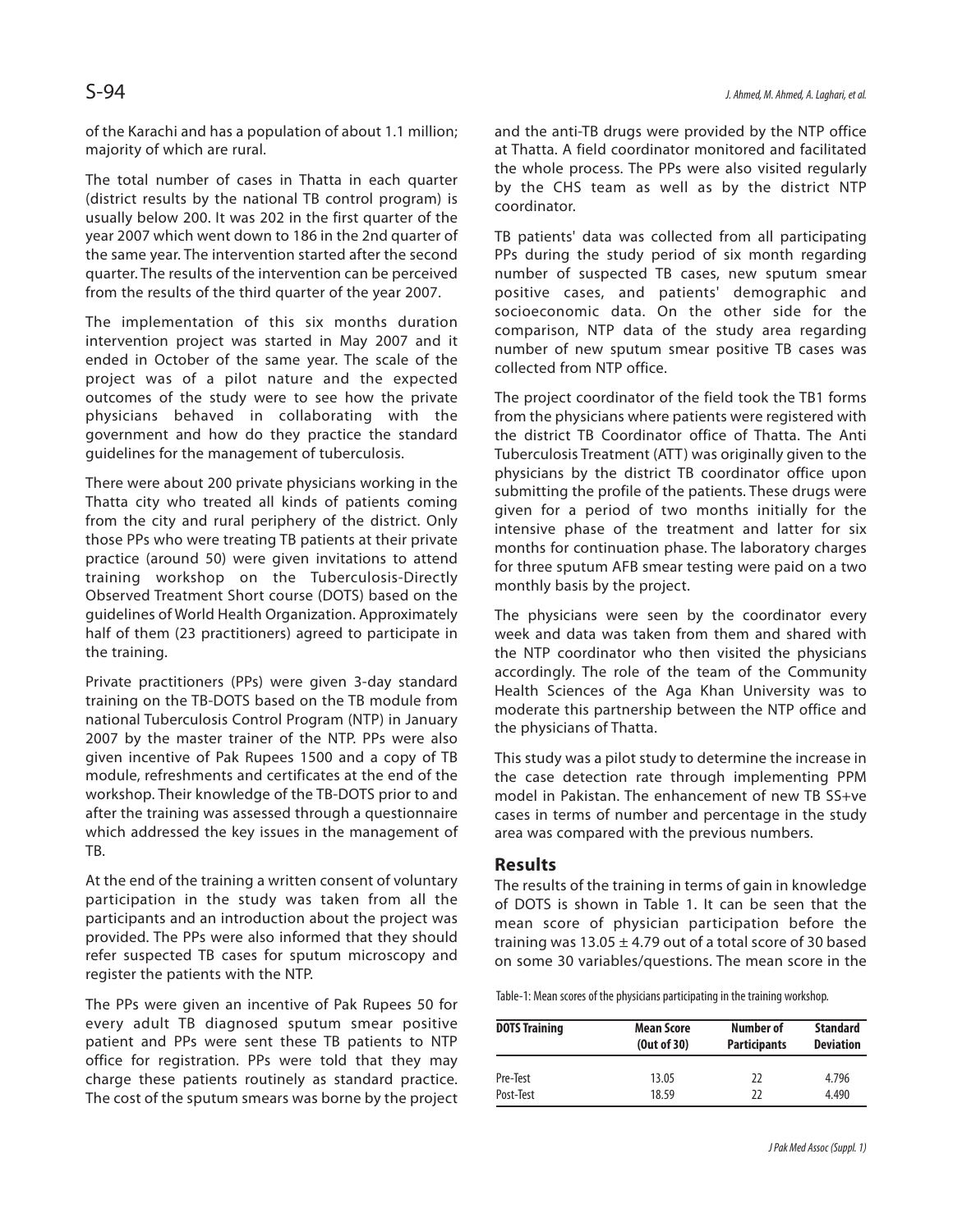Public private mix model in enhancing tuberculosis case detection in District Thatta, Sindh, Pakistan  $S$  -95  $\,$ 



New Sputum Smear Positive

**Figure-1:** New Sputum Smear cases in Thatta during three Quarters of 2007. (Data Source: NTP Pakistan 2007).

Table-2: Sociodemographic variables of the Sputum Smear TB cases (n=23) detected by the private physicians.

| Sociodemographic Factors     | $(\%)(n)$      |
|------------------------------|----------------|
| Sex                          |                |
| Male                         | 52% (12)       |
| Female                       | 48% (11)       |
|                              |                |
| Mean Age<br><b>Education</b> | 34 years       |
|                              |                |
| <b>Illiterate</b>            | $91.3 \% (21)$ |
| Primary                      | $8.7\%$ (2)    |
| Secondary                    | 0%             |
| High                         | 0%             |
| <b>University</b>            | 0%             |
| <b>Occupation</b>            |                |
| Salesman                     | 0%             |
| Blue collar worker           | 43.5% (10)     |
| White collar worker          | 0%             |
| Farmer                       | 8.7% (02)      |
| Retired                      | 4.7% (01)      |
| <b>Residence</b>             |                |
| Urban                        | 47.8% (11)     |
| Rural                        | $17.4\%$ (4)   |
| Semi-urban                   | 34.8% (8)      |
| <b>Family History of TB</b>  |                |
| Yes                          | 26.1% (6)      |
| No                           | 73.9 % (17)    |
| <b>Household Income</b>      |                |
| $<$ 3000 RS ( $<$ US\$ 50)   | 100% (23)      |

post-test increased to almost 19  $\pm$  4.4. Keeping this in view it can be said that a moderate improvement in the knowledge of physicians was observed after the training.

The physicians referred a total of 55 adult suspected cases of tuberculosis. All of these patients were tested for sputum smear for AFB at an assigned laboratory. The patients had agreed to go for three consecutive samples of sputum AFB. Out of the 55 suspected cases of TB, 23 cases were positive for the sputum smear.

The total SS+ve TB cases, in the third quarter notified to the NTP office of the district Thatta, were 188 or 55/100,000 population and CDR was 69% which showed that the case detection in this district still needed improvement. On the other hand, by adding the 23 SS+ve TB cases, detected by the physicians who participated in our study, the number of SS+ve TB cases in the third quarter increased from 188 to 211 or 62/100,000 population with a CDR of 77% (Figure-1). The CDR increase would be better when extrapolated on all the 55 physicians who saw TB cases in their clinics.

The sociodemographic and socioeconomic characteristics of the sputum smear positive cases revealed that out of 23 diagnosed TB cases, 12 (52%) were males and 11 (48 %) were females. Mean age of the patients was 34  $\pm$  11.0 years. Most of these patients, 91%, were illiterate. A large number of patients, 43.5%, were unemployed. Just less than a half, (43.5%) of the patients were manual workers or labourers.

Those who belonged to urban areas were in majority (47.8 %), with the semi urban being (34.8 %) and the rural 17.2%. Only 26.1 % of the patients had a family contact of tuberculosis whereas a great majority, (73.9 %) had no family contact of tuberculosis. The monthly income of all of the patients was below 3000 Rupees (US\$ 50) (Table. 2).

# **Discussion**

The public private mix model was a relatively newer concept in case of Pakistan so we faced initial difficulty in involving all the stakeholders but the response received was very encouraging. There was an increase in case detection rate of tuberculosis by involving private physicians in the TB control programme of District Thatta during the intervention period. This promising results is a helps in better understanding of concept of public private mix model in context to an important public health issue in Pakistan. This phenomenon was also reported from India in terms of case detection rate.<sup>1</sup>

Although a moderate increment in the CDR was observed but when seen from the physicians participation perspective, it was enormous as the total figure reported by the NTP office for the whole district including the rural as well as urban areas was 188 in the third quarter of 2007. The impact of adding 23 cases was only in one area of an urban locality, that, when extrapolated through a larger study on whole district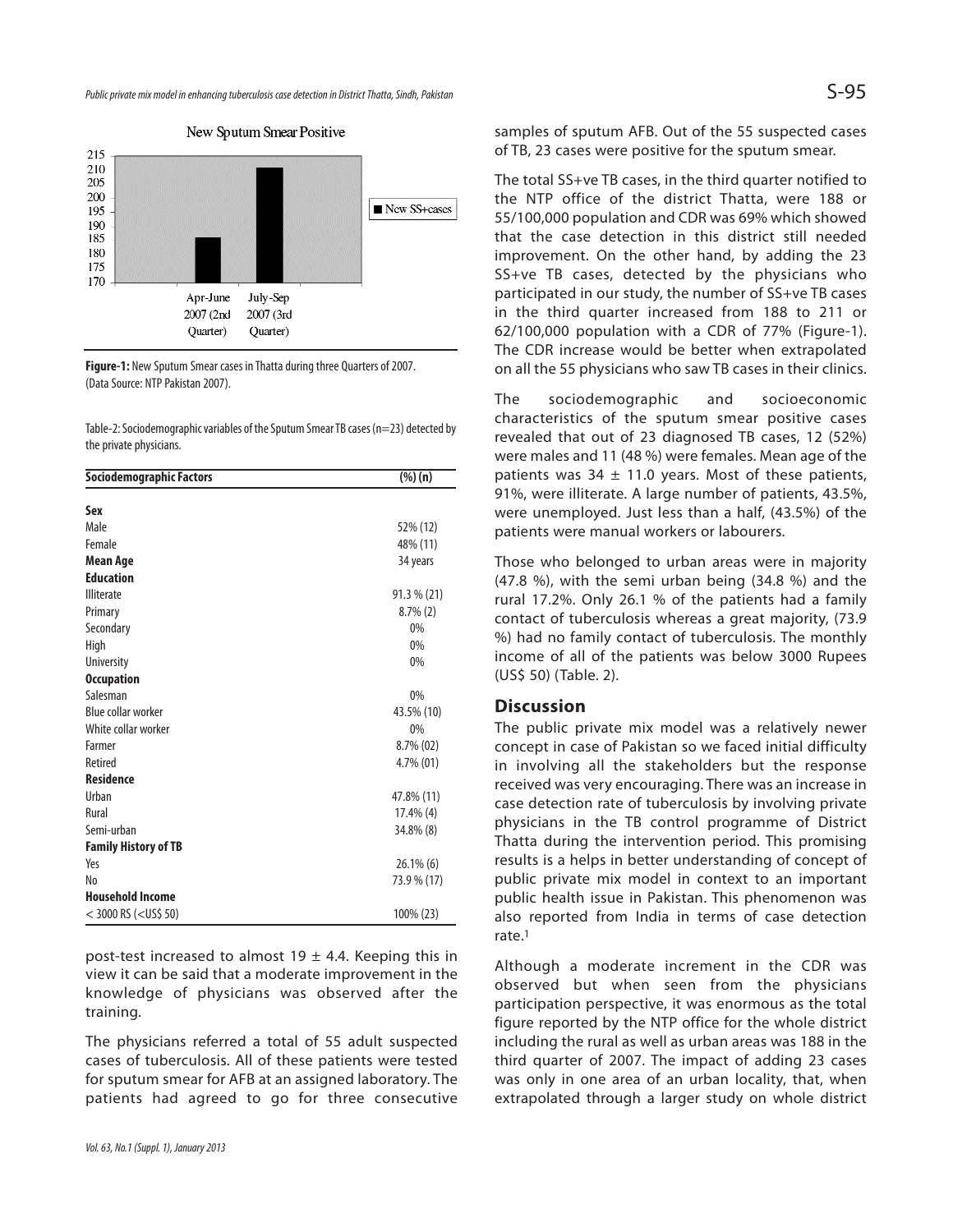can be considered statistically significant.

All the patients were spared from the unnecessary prescriptions of the chest x rays as the physicians were very much convinced by new TB-DOTS guidelines. They also realized that the TB burden needs to be brought down only through their cooperation with the government. The physicians were allowed to charge their patients as per their routine; above all they were given an incentive. Additionally neither they nor their patients bore the cost. This gave the physicians a temptation to enter in the programme.

The case detection rate improved during the period of implementation of the study though the total number of the cases detected in the entire six months period was small but it was considered a great achievement.

Firstly, the 23 partner physicians were selected conveniently in the project from the city of Thatta. It was a mixture of physicians as some had low and whereas others had higher turn over of patients. This observation is important because a full scale project needs to incorporate those physicians who have a high turn over of patients.

Secondly, the intensification of NTP program in the project through its government locations has already made some improvements so the small improvement in it through our study is diluted if it is analyzed in the context of the government figures.

Thirdly the criteria for the inclusion of patient in our study were strict. Only those patients were registered in the study who were adults and were newly diagnosed on the basis of sputum smear for AFB. The physicians had diagnosed a number of patients who were smear negative for the AFB, some of them were defaulters or failure cases. These were not included in the study

Elsewhere even in neighbouring countries the partnership in DOTS implementation has proved to be very cost effective,<sup>4</sup> affordable and has also helped to reduce the economic burden of the disease.19,20

This kind of partnership needs strong governmental support, in terms of supply of consumables and liaison with the private health care providers. The ultimate goal of improvement in TB control therefore is achieved through the sincere contribution and mutual trust within the partners.<sup>21</sup>

Although a lot of difficulties were faced in running the project but the achievement of 23 patients sent for DOTS will help to develop a bigger collaboration in the context of the control of the TB in this country.

In this project the government and the private physicians, the first line of contact for majority of the population, benefited from each other. However the main advantage was for the patients who utilized the systematic and easy method of treatment. They utilized the quality treatment provided to them through this collaboration. Finally the partnership not only improved the functioning of the system but also in an informal way controlled the practice of the private practitioners.

Limitations: This study had several limitations. Firs, we were not able to involve all of the private physicians working in the area because some of the physicians were reluctant to join the partnership due to the fact that they may lose their patients. Secondly, the CDR was relatively low because we only included the sputum smear (SS) positive adult cases hence the outcome would have been greater if we had included the SS negative cases as well. Thirdly, the study team was based in Karachi and it could only visit the project monthly although regularly. Therefore the importance of onsite more frequent project monitoring would have given more positive results.

Based on the study findings it is recommended that public private mix model in case of tuberculosis needs to be adopted on a wider scale with the involvement of all stakeholders including the physicians, private hospitals, patients and government as well as other Non - profit organizations.

For any public private mix model it is required that the governmental should play its due role of stewardship fulfilled with sincerity and responsibility. This enables the trust building among the partners. It was observed in the study that any shortcomings in the liaison between the partners lead to many misunderstandings among them. Finally it needs to be ensured that the patients, who are the prime beneficiaries of this partnership, are not marginalized.

### **Acknowledgements**

The authors are thankful to all private practitioners in District Thatta and special thanks to TB control program Sindh and in Distrcit Thatta. Many thanks to Drs. Iqtidar (Provincial Tuberculosis Control Program Sind), Akash Abbasi, Laila Zindani and Sikander Ali Shah for their support. Funding: This investigation received technical and financial support from the joint WHO eastern Mediteraninian Region (EMRO), Division of